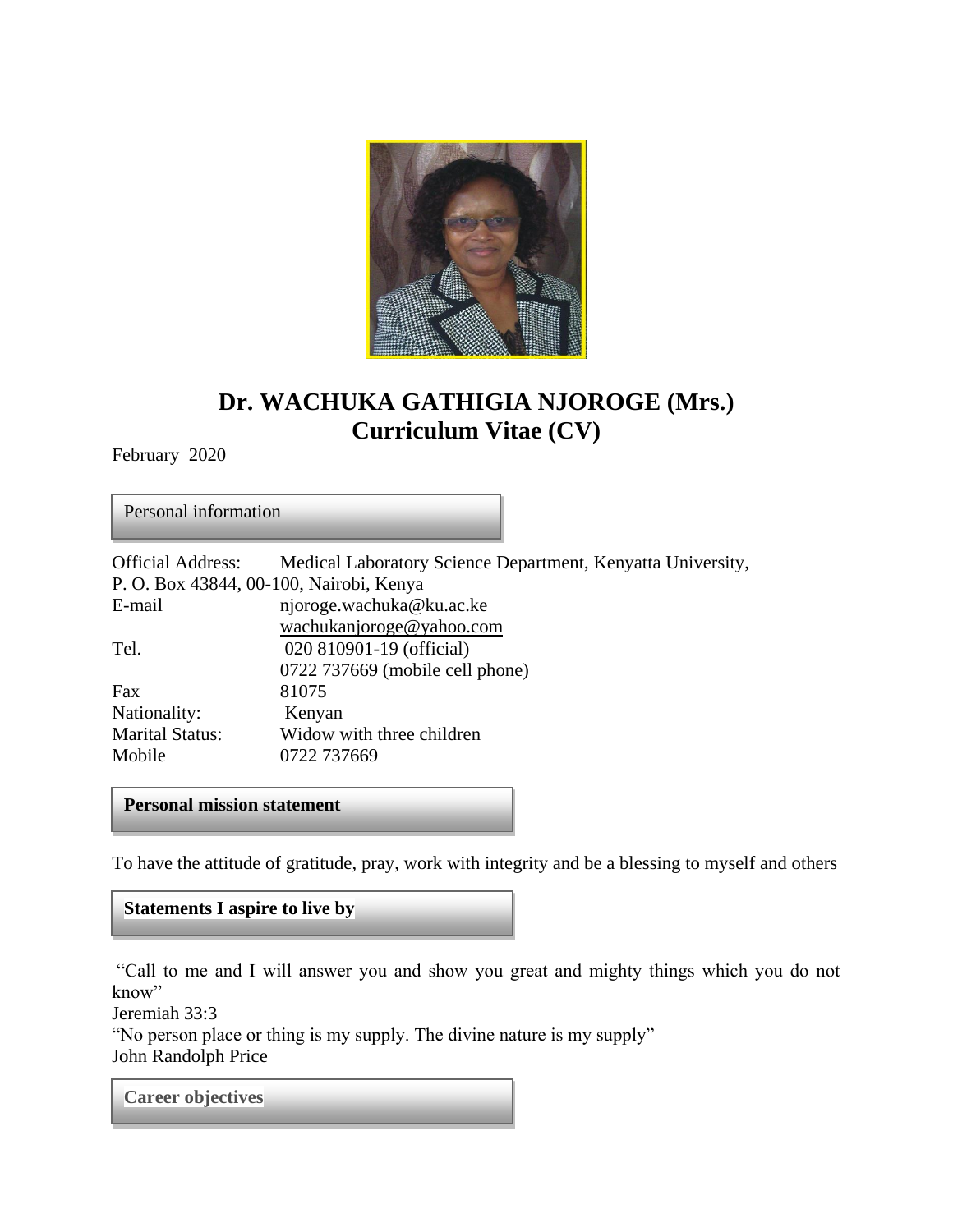To be actively involved in students social and personal development

To contribute to community development starting with my family, relatives and the geographical community

**Biographic summary** 

I am a lecturer at Kenyatta University, Department of Medical Laboratory Science. I earned my Doctorate degree from Kenyatta University in 2014 specializing in Laboratory Management. I have a Masters degree in Applied Immunology from Brunel University of West London and an HND in Medical Laboratory Science, Clinical Chemistry from Bristol Polytechnic, England.

I have vast teaching and training experience having started to train Laboratory workers at the Kenya Polytechnic in 1983. I have taught in several departments at the Kenyatta University namely, Biochemistry, Nutrition and Dietetics, Nursing, Department of Gender and Development studies and the Medical Laboratory Science Department. I currently teach Laboratory Management, Clinical Chemistry, Bioethics, Basic Biochemistry, First Aid and Epidemiology.

| <b>Work experience</b>       |                                                                                                                                         |
|------------------------------|-----------------------------------------------------------------------------------------------------------------------------------------|
| February 2015                | Appointed as Warden, non-resident (female) students                                                                                     |
| January 2015:                | Appointed Lecturer, Medical Laboratory Science Department,<br>Kenyatta University                                                       |
| December 2014                | Graduated Ph.D. School of Medicine<br>Thesis "Assessment of the Quality of Medical Diagnostic<br>Laboratory Service Provision in Kenya" |
| $2008 - 2014$ :              | Assistant Lecturer, Medical Laboratory Science Department.                                                                              |
| $26^{th}$ March 1992 – 2008: | Kenyatta University<br>Assistant Lecturer, Biochemistry and Biotechnology Department.<br>Kenyatta University                            |
| Areas of Specialization:     | Clinical Chemistry, Immunology, Laboratory<br>Management                                                                                |

My research interests include Laboratory Management, Clinical Chemistry, First Aid and Bioethics.

I have vast teaching experience and have taught various units in the Department of Medical Laboratory Science, the Biochemistry and Biotechnology Department, Department of Nutrition and Dietetics, Department of Gender and Development Studies and Department of Nursing:

Units I am teaching and have taught in the Medical Laboratory Science department include: Clinical Chemistry, Laboratory Management Ethics and Law, Bioethics, Community health, Epidemiology, Pharmacognosy, and Immunology for undergraduate students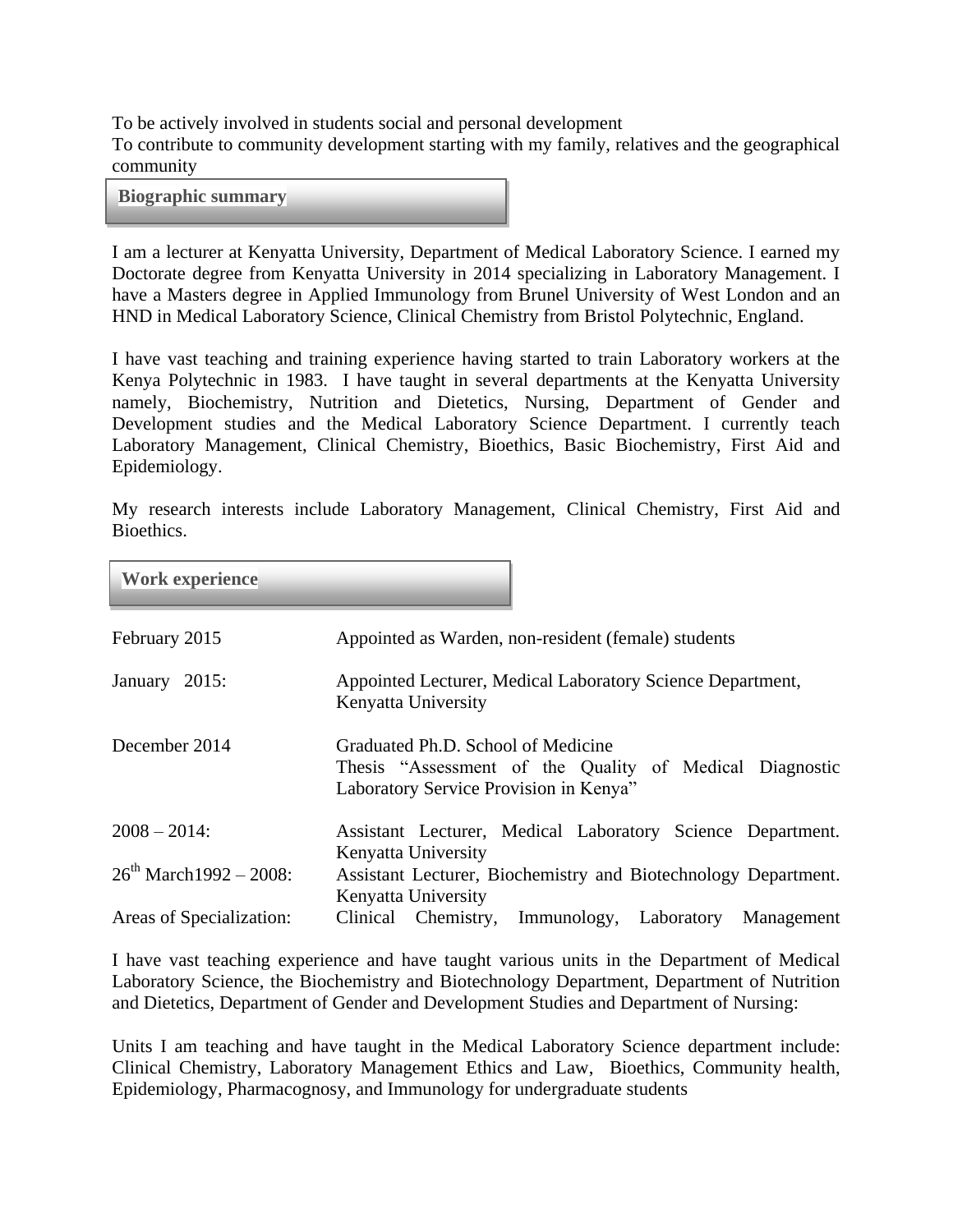Epidemiology in the Masters program.

I taught a university common unit, HIV/AIDS and Drug abuse for the Department of Gender and development studies.

Units taught in the Biochemistry and Biotechnology department include: Basic Biochemistry, Endocrinology, Basic Metabolism, Ecological Biochemistry, the Cell and its External Environment, Biomembranes and Sub-cellular Organelles.

2014: taught in the Nursing department the unit: Sexually transmitted diseases and HIV/AIDs 1996-1999: taught Food biochemistry in the Department of Nutrition and Dietetics

Responsibilities in the Medical Laboratory Department include:

Academic Advisor first Year MLS Students

Student Mentor in the Mentoring program

In charge of the staff welfare committee

I have been the Departmental Teaching Timetabler during the periods

1992- 1997 and from 2005 to 2011

Departmental representative to the community outreach programme (COEP)

1991 –1992: Employed by Teachers Service Commission.

- Kenya Polytechnic, Nairobi.
- 2002 Involved in writing the current K.I.E. /KMLTB Syllabus in Immunology and Virology
- 1986 to 2009: Examiner in charge, Clinical Chemistry, Technical Section, Kenya National Examinations Council (KNEC)
- 1988: Harefield Hospital, London 3 months internship, Immunology Laboratory, (Under a work/study program). Was involved in: Tissue typing for transplantation Analysis of drug levels in blood

1987-1992: Course Tutor, Ordinary Diploma, Medical Laboratory Sciences.

• Taught Clinical Chemistry, Biochemistry, Immunology and Entrepreneurship Re-wrote the ordinary Diploma Clinical Chemistry Syllabus and Practical Schedules for Kenya Institute of Education (K.I.E.)

1986-1987: Lecturer, Chemical Pathology.

Taught Chemical Pathology at Higher and Ordinary Diploma levels.

- 1984 –1995: Assistant Lecturer, Chemical Pathology.
	- Taught Clinical Chemistry at Higher and Ordinary Diploma levels. Taught Biochemistry at Higher Diploma level.

1983 Employed by Teachers Service Commission as a Graduate Teacher.

- Post Kenya Polytechnic Nairobi. Applied Sciences Department
- Taught Clinical Chemistry at Higher and Ordinary Diploma level. Taught Biology and Chemistry at Junior Technician level.
- 1980 –1982 Laboratory worker Mater Missoricordae Hospital

## **Publications**

Book: The Mugikuyu woman, Neno publishers and book sellers (ISBN 978-9966-804-71-6). KNL/LIB/1376/Vol. 1 23/01/2019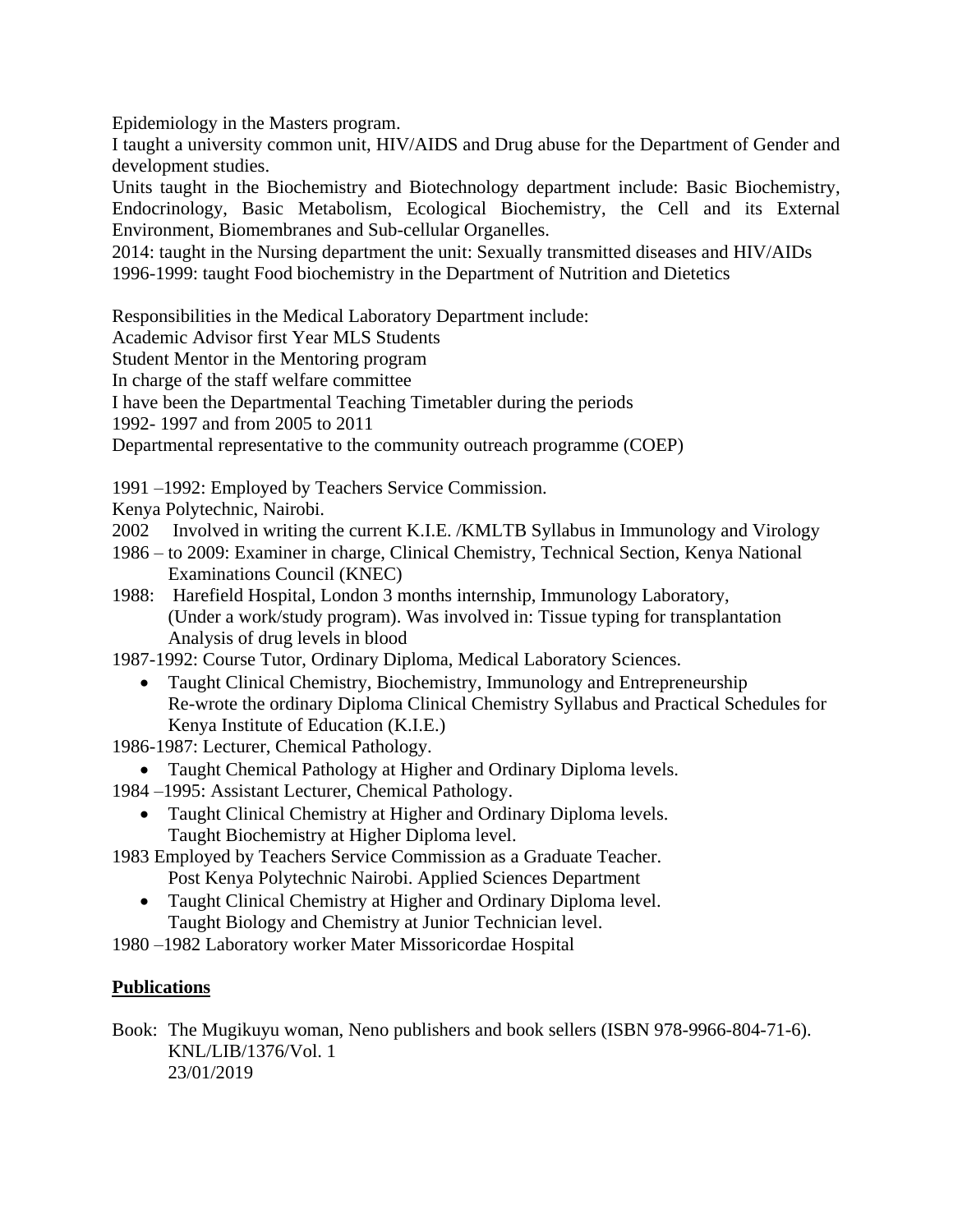Mageto, VM; Mathenge, SM; Njorge, W*; Uropathogens antibiotics resistance patterns among type 2 diabetic patients in Kisii Teaching and Referal Hospital, Kenya* Pan African Medical Journal 2018;30:286

Peris Murugi Mureithi, Dr. Syprine Otieno, Dr.Wachuka Njoroge; *Relationship between sources of reproductive information and prevalence of risky sexual behaviour among secondary school adolescents in Thika West Sub-County, Kiambu County,* May 2019

Njenga, KJ; Kahato, MN; Magutu, V; Njoroge, W; *Evaluation of Anemia Among Defered Prespective Blood Donors at Kenyatta National Hospital, Kenya* JMSCR Volume 7 issue 1 January 2019

Scholastica Gatwiri Mathenge, Wachuka Gathigia Njoroge, Onesmus Muia Mutuku ; *Assessment of selected antibiotics in untreated wastewater and vegetables in urban and peri-urban farms in eastern Nairobi city, Kenya,* July 2018

Mathenge, SG; Njoroge, WG; Mutuku, OM; *Assesment of Selected Heavy Metals in Soil and Untreated Waste Water Used For Irrigation in Urban and Peri-Urban Farms in Eastern Nairobi City County, Kenya* JMSCR Volimme 6 issue 8 August 2018

Njoroge, W; *Assesment of Laboratory Practitioners Competency in Kenya* JMSCR Volume 6 issue 8 August 2018

Dr.Wachuka Njoroge; *Assessment of the Quality of Medical Laboratory Service Provision in Kenya,* October 2014

#### **Poster Display**

Mageto, VM; Mathenge, SG; Njoroge¸W; *Urinary Tract Infections and Antibiotics Sensitivity among Non-insulin Dependant Diabetes Mellitus Patients* ASLM 2018 Abuja, Nigeria

#### **Student supervision:**

Supervised the following Graduated MSc students:

Ephantus K. Muturi (PI50/CE/28083/2013): Asymptomatic bacteria among pregnant women attending antenatal clinic of Gatundu level five hospital, Kiambu county.

Mageto Vincent Mogaka (P150/CE/25571/2014: Urinary tract infections and antimicrobial sensitivity among non-insulin dependent diabetes mellitus patients visiting Kisii Teaching and Referral Hospital in Kenya. Grant awarded by National Research Fund 2016 call.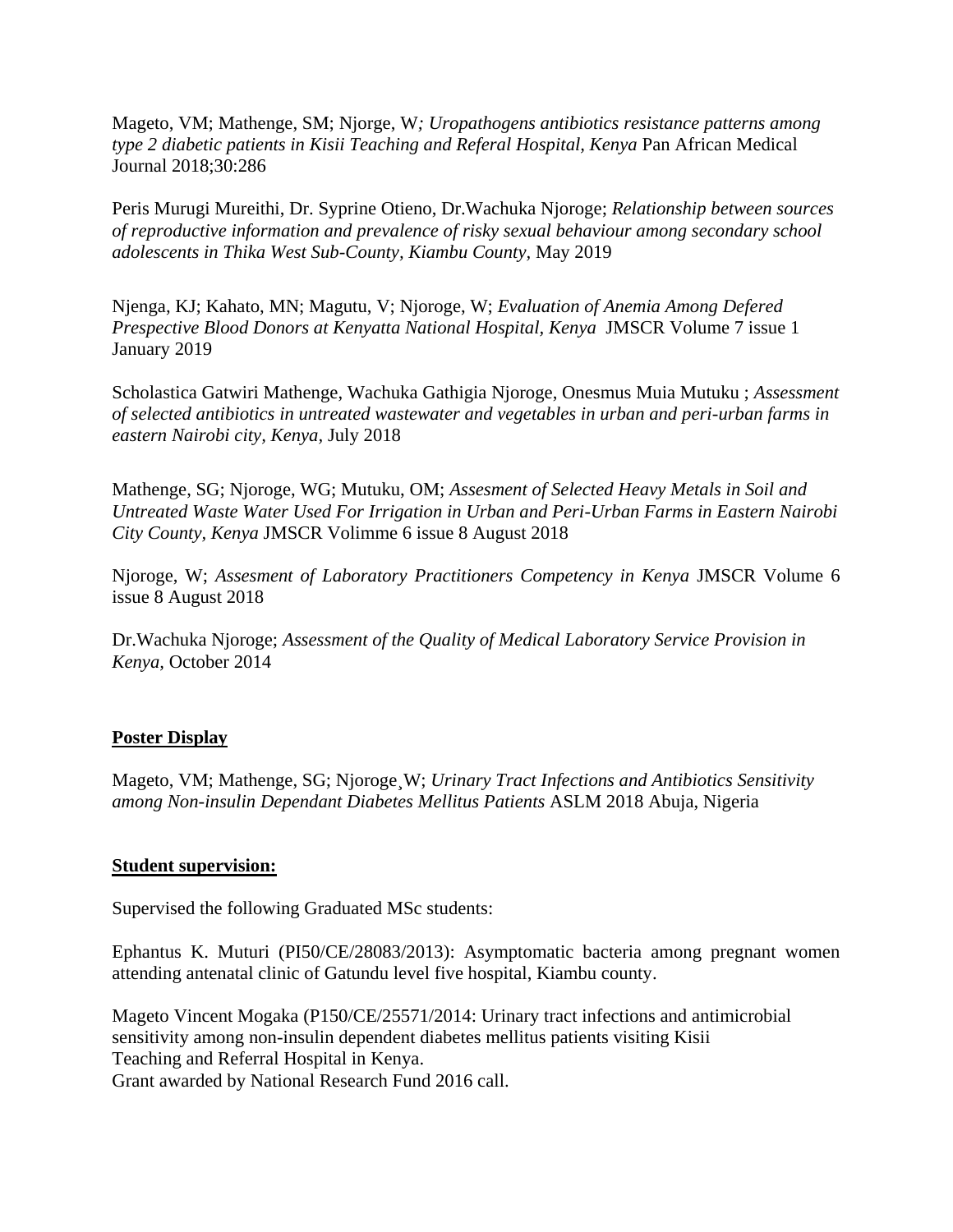Njenga John K. (HSB 331-3261/2016) Evaluation of Anemia Among Deferred Prospective Blood Donors and Kenyatta National Hospital Kenya

#### **Supervising student with corrections cleared awaiting graduation:**

Peris Murugi Mureithi (Q139/CTY/PT/ 27377/2014): Relationship between age appropriate reproductive information and prevalence to risky sexual behavior among secondary school adolescents in Thika West Kiambu Kenya. Presented proposal to department, still at the development stage.

## **Supervising student submitted thesis awaiting defence**:

Mwangi, J. Kibuchi: A study on exploring connections between Klebsiella *pheumoniae* and hospital associated infections in AIC Kijabe hospital, Kiambu county. Collecting data

## **Supervising the following registered PhD candidates:**

Njenga John Kariuki: The effects of storage time on biochemical and hematological parameters of blood collected by National blood Transfusion Service, Kenya

Onesmus Mutuku: Validation of Manual liquid based cytology and detection of high risk human papilloma virus in residual samples from HIV positive women

## **Seminars and Conferences**

.

December 3-5 2018 International academic conference University of Freiburg conference: Oral presentation: Sustainable Solutions For Drug Abuse in Universities in Kenya, Considering Laws and Policies

Authors: Dr. Wachuka Gathigia Njoroge, Melissa Wanjiku Muindi and Dr. Stephen Gachie Njoroge

July 20 2018 The First Kiriri Women's University of Science and Technology Research Conference: Constraints Implementing Drug Abuse Laws and Policies in Universities in Kenya Authors: Melissa Wanjiku Muindi and Dr. Wachuka Gathigia Njoroge

July 7-9 2017 Biennial Infectious Disease Conference (BID Con) 2017: Oral presentation: Urinary tract infections and antimicrobial sensitivity among non-insulin dependent diabetes mellitus patients

Authors: Vincent Mageto, Dr. Scholastica Mathenge, Dr. Wachuka Gathigia Njoroge

29th September – 2nd October, 2015 1st Global Conference on Patient Centered Care Patient Centered Care: Training and Delivery of Universal Healthcare Presented three papers:

Medical laboratory service provision: What do Kenyan patients want?

Assessment of the laboratory design specifications that address the health care needs of patients Assessment of laboratory practitioner's competence enabling them provide patient-centered care.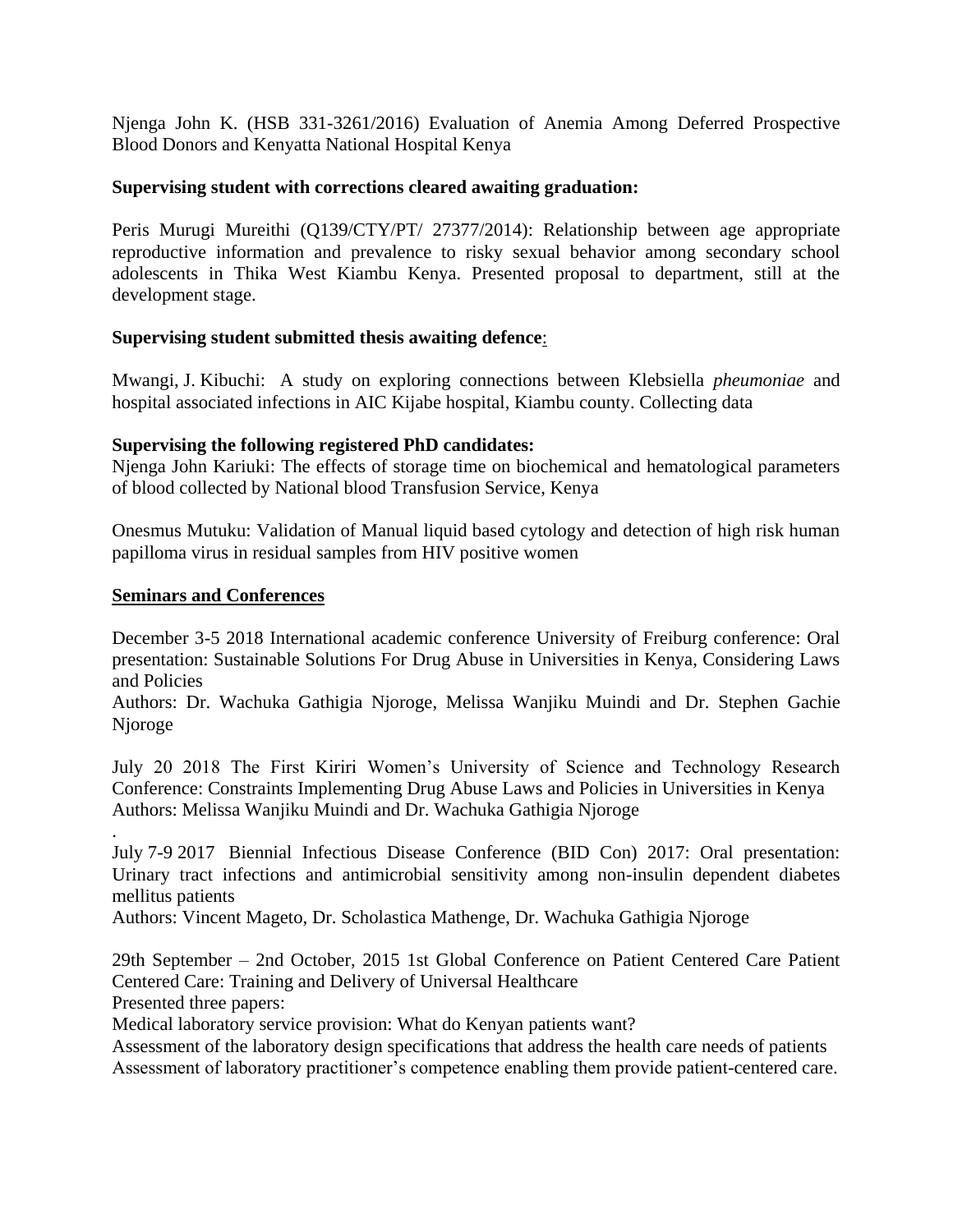March 2014 Facilitator in HIV Consolidation Workshop KU/UON

May 2013 Teaching Methodology workshop: Centre of Teaching Excellence and Evaluation

May 2009: The digestive diseases week workshop McCormick Place Illinois, USA

11<sup>th</sup> April 2008 Workshop on Guidelines for Training of Medical Laboratory Technicians/Technologists/Scientists in Kenya

10th - 12<sup>th</sup> April 2007 Kenya Institute of Education Conference on Integration of HIV/AIDS Sexual and Reproductive Health in Africa Paper: " HIV/AIDS education at Kenyatta University- what do students want" Poster: HIV/AIDS in Kenyatta University

March 2006 Senior Examiners Workshop, Railway Training Institute, Nairobi 2002 Part of the technical team of experts involved in writing the current K.I.E. /KMLTB Syllabus in Immunology and Virology

1986 –1989: Teacher Education Programme: Pedagogical workshops, Kenya Polytechnic 1974 –1975: St. John's Ambulance Brigade First Aid course

**A Education**

| Jan $2020$ - date | Amani Counselling Centre and training institute<br>Diploma in Psychological counselling                              |
|-------------------|----------------------------------------------------------------------------------------------------------------------|
| Sept 2019         | Amani Counselling Centre and training institute<br>Basic counseling course                                           |
| December 2014     | Graduated Ph.D.<br>Thesis "Assessment of the Quality of Medical Diagnostic Laboratory<br>Service Provision in Kenya" |
| October 1988:     | Brunel University of West London Master of Science, Applied<br>Immunology                                            |
| July 1983:        | Bristol Polytechnic, England Higher Diploma, Medical                                                                 |
|                   | Laboratory Sciences, Clinical Chemistry                                                                              |
| December 1979:    | Tumu Tumu Girls High School - EAACE                                                                                  |
| $1972 - 1975$ :   | Kenya High School - EACE                                                                                             |
| $1964 - 1971$ :   | Nairobi Primary School - CPE                                                                                         |